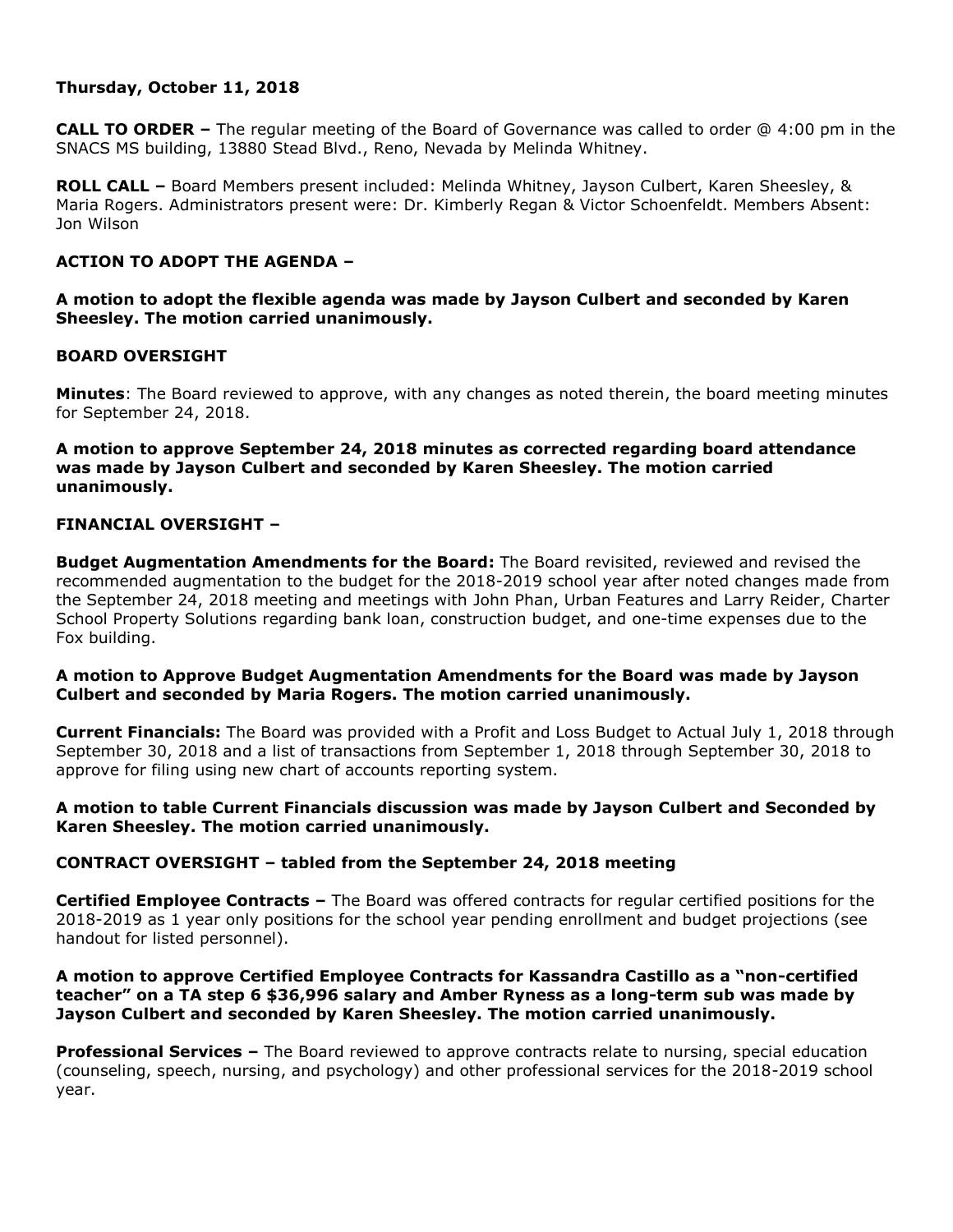# **A motion to approve Professional services was made by Maria Rogers and seconded by Karen Sheesley. The motion carried unanimously.**

**Bus/Van Lease Purchase –** The Board was provided with an update on the use of the school van/bus to transport students and nutrition services between the Fox and Stead buildings.

# **No motion on Bus/Van Lease Purchase was made, discussion only.**

**Facilities:** The Board was provided an overview of activities related to the Stead and Fox sites including, but not limited to:

**Fox Building and Western Alliance Bank:** Dr. Regan conducted a working conference with Larry Reider, Developer on the construction timeline, budget review, and budget shortfall, and project compliance for the budget and bank requirements, the project manager, contracts, pending vendors, regarding the new building, release of funds for Naisbitt Construction, other vendors pending hands-on call with the bank. Larry Reider reports a construction shortfall of \$917, 774 to complete the first floor and site work and additional  $$716,000$  for the second floor. A WAB meeting is anticipated October 18-19<sup>th</sup> with John Phan, Financial Advisor, Urban Features; Larry Reider, Project Developer, Charter School Property Solutions; Dr. Regan; Mr. Schoenfeldt; board member Jayson Culbert; and Kerry Eaton, SNACS Legal counsel. WAB released funds to pay Naisbitt Construction and Eagle Abatement for \$147,5478.30. Outstanding items remain approximately \$92, 406.41 and \$150,000 for windows – see report.

# **No motion on Fox Building and Western Alliance Bank was made, discussion only.**

**Fox and Stead Facilities Plan:** The Board was provided with updates on the current enrollment, reviewed lease, timelines for construction, long-term options, and the 5-year plan for WAB (enrollment and paying for two sites).

### **No motion on Fox and Stead Facilities Plan was made, discussion only.**

**Portable Classroom Updates:** The Board was provided with updates associated to portable classrooms, Nevada Energy and the use of generators, the City of Reno permits, location, Truckee Meadows Water Rights, etc. as necessary for the approved mobile classrooms for the 2018-2019 school year.

#### **No motion on Portable Classroom Updates was made, discussion only.**

# **POLICY OVERSIGHT- tabled from the September 24, 2018 meeting.**

**School Improvement Plan –** The Board was presented with an annual plan for improvement with three main goals for 2018-2019 school year: to focus on literacy, math, and SEL (social emotional learning) within a high-quality classroom environment conducive for choice PLAY-based centers, teacher-led smallgroups, small -group work assigned by the teacher, independent work, and limited whole group instruction for increased student engagement, achievement, and growth. NSPF Discussion will be included.

### **A motion to approve School Improvement Plan was made by Jayson Culbert and seconded by Maria Rogers. The motion carried unanimously.**

# **BOARD OVERSIGHT – tabled from the September 24, 2018 meeting**

#### **Recommendations for the Board –**

**Personnel: Administration Evaluations –** The Board of Governance evaluated the performance of the school administrators in accordance with NRS 391.312(2). The Board reviewed and evaluated the administrators based on the 2017-2018 school year.

A motion to approve Administration Evaluations was made by Jayson Culbert and seconded by Karen Sheesley. The motion carried unanimously.